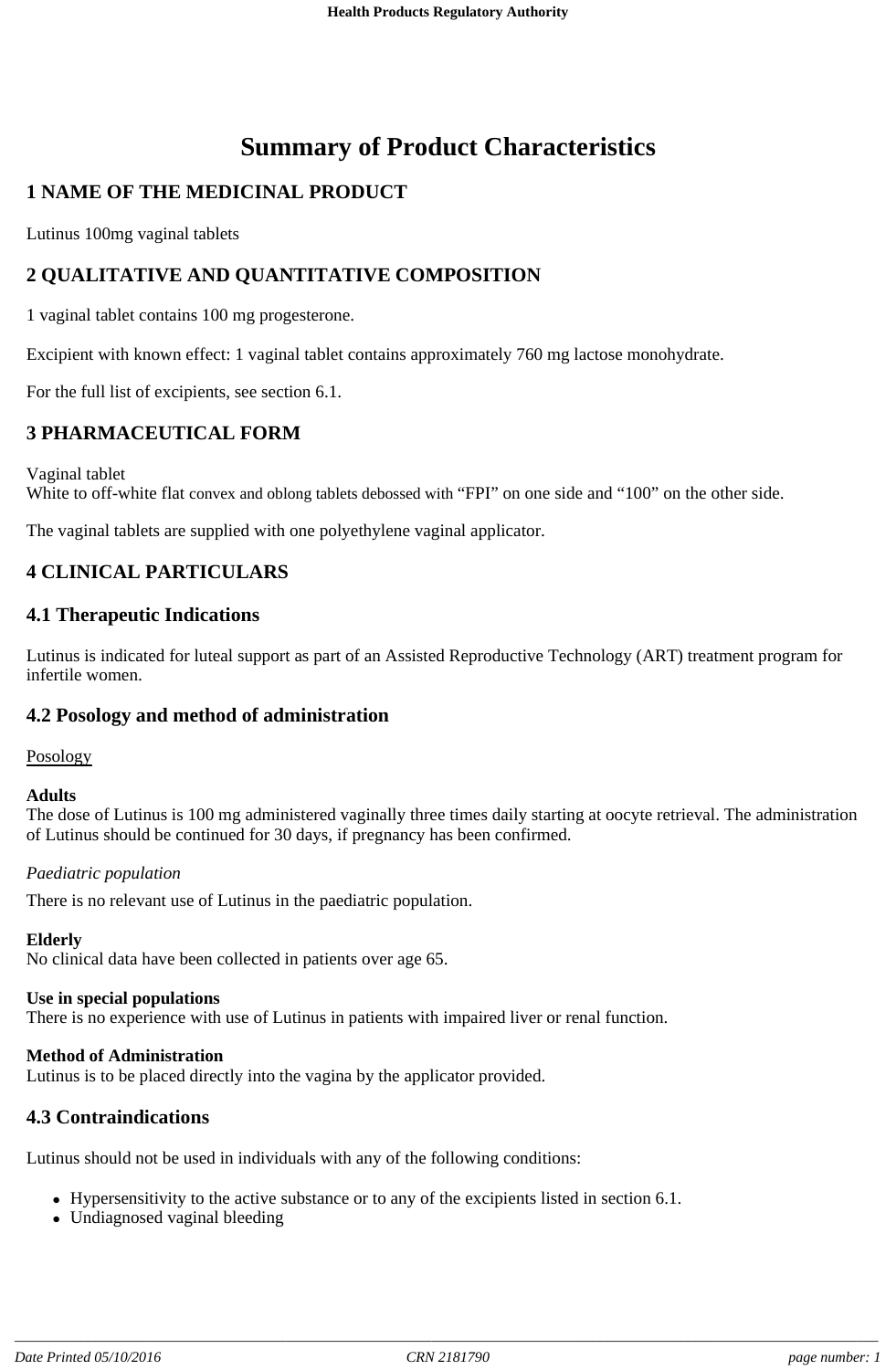- Known missed abortion or ectopic pregnancy
- Severe hepatic dysfunction or disease
- Known or suspected breast or genital tract cancer
- Active arterial or venous thromboembolism or severe thrombophlebitis, or a history of these events
- Porphyria

### **4.4 Special warnings and precautions for use**

Lutinus should be discontinued if any of the following conditions are suspected: myocardial infarction, cerebrovascular disorders, arterial or venous thromboembolism (venous thromboembolism or pulmonary embolism), thrombophlebitis, or retinal thrombosis.

Cautious use in patients with mild to moderate hepatic dysfunction.

Patients with a history of depression need to be closely observed. Consider discontinuation if symptoms worsen.

Because progesterone may cause some degree of fluid retention, conditions that might be influenced by this factor (e.g. epilepsy, migraine, asthma, cardiac or renal dysfunction) require careful observation.

A decrease in insulin sensitivity and thereby in glucose tolerance has been observed in a small number of patients on oestrogen-progestogen combination drugs. The mechanism of this decrease is not known. For this reason, diabetic patients should be carefully observed while receiving progesterone therapy.

Sex steroid use may also increase the risk of retinal vascular lesions. To prevent these latter complications, caution is to be taken in users >35 years, in smokers, and in those with risk factors for atherosclerosis. Use should be terminated in case of transient ischemic events, appearance of sudden severe headaches, or vision impairments related to papillary edema or retinal hemorrhage.

Abrupt discontinuation of progesterone dosing may cause increased anxiety, moodiness, and increased sensibility to seizures.

Before starting treatment with Lutinus, the patient and her partner should be assessed by a doctor for causes of infertility.

### **4.5 Interaction with other medicinal products and other forms of interaction**

Drugs known to induce the hepatic cytochrome-P450-3A4 system (e.g. rifampicin, carbamazepine or St. John's wort (*Hypericum perforatum*)-containing herbal products) may increase the elimination rate and thereby decrease the bioavailability of progesterone.

In contrast ketoconazole and other inhibitors of cytochrome P450-3A4 may decrease elimination rate and thereby increase the bioavailability of progesterone.

The effect of concomitant vaginal products on the exposure of progesterone from Lutinus has not been assessed. However, Lutinus is not recommended for use with other vaginal products (such as antifungal products) as this may alter progesterone release and absorption from the vaginal tablet.

### **4.6 Fertility, pregnancy and lactation**

#### *Pregnancy*:

Lutinus vaginal tablets are only indicated during the first trimester of pregnancy for use as part of an assisted reproduction (ART) regimen.

There is yet limited and inconclusive data on the risk of congenital anomalies, including genital abnormalities in male or female infants, following intrauterine exposure during pregnancy.

In the pivotal trial, the rate of foetal anomalies following 10-week exposure to Lutinus 100 mg TID was 4.5% in the Lutinus TID group, a total of 7 cases of foetal anomalies (i.e. oesophageal fistula, underdeveloped right ear with hypospadias, small aorta/ valvular regurgitation/ deviated septum, hand deformity, cleft palate/cleft lip, hydrocephalus and holoprosencephaly/ proboscis/ polydactylia) were seen in 404 patients. The rate of foetal anomalies observed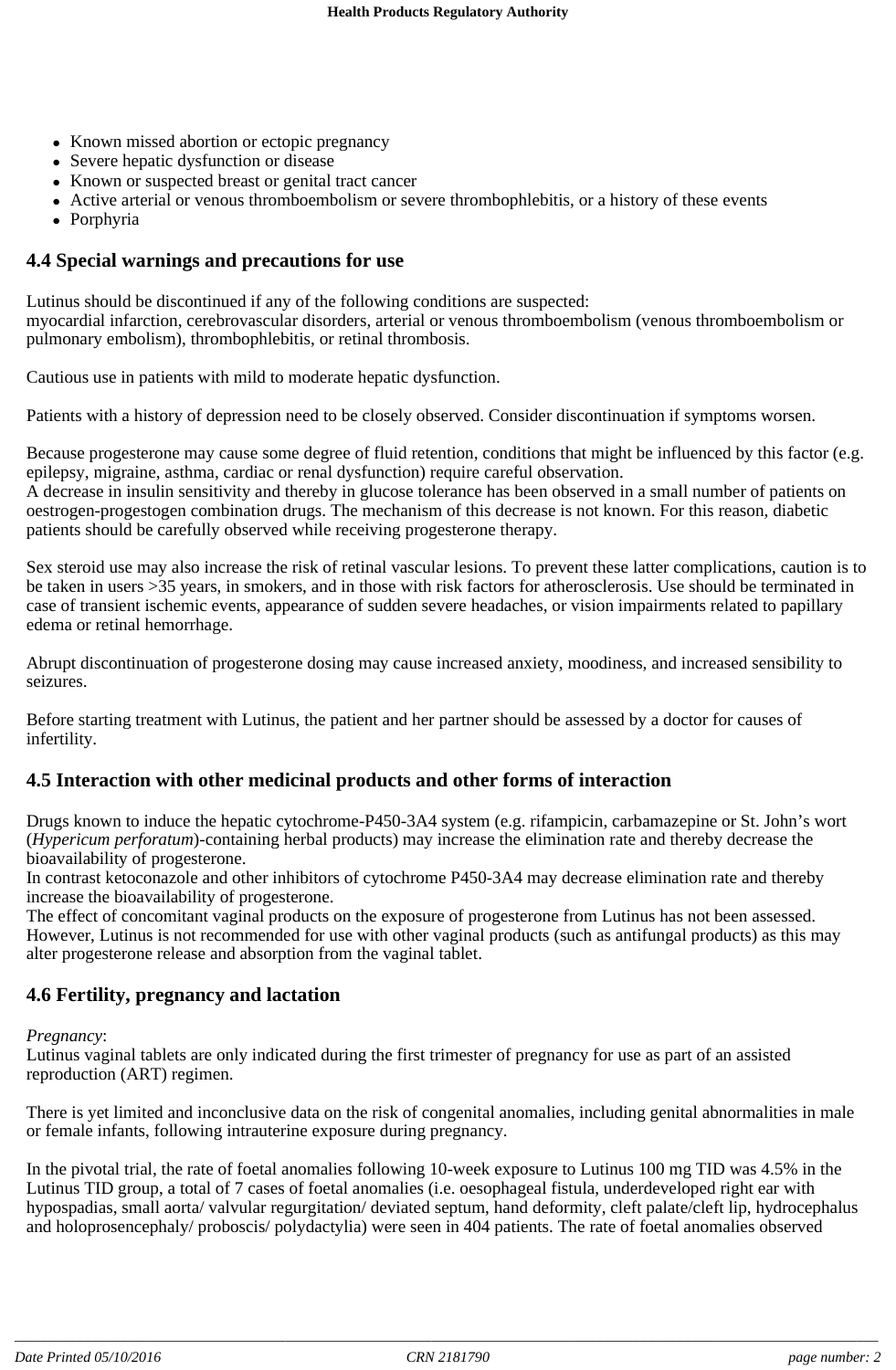during the clinical trial is comparable with the event rate described in the general population, although the total exposure is too low to allow conclusions to be drawn.

During the conduct of the pivotal clinical trial, the number of spontaneous abortions and ectopic pregnancies associated with the use of Lutinus100 mg TID were 5.4% and 1%, respectively.

#### *Breast-feeding:*

Detectable amounts of progesterone have been identified in the milk of mothers. Therefore Lutinus should not be used during lactation.

#### **4.7 Effects on ability to drive and use machines**

Lutinus has minor or moderate influence on the ability to drive and use machines. Progesterone may cause drowsiness and/or dizziness; therefore caution is advised in drivers and users of machines.

#### **4.8 Undesirable effects**

The most frequently reported adverse drug reactions during treatment with Lutinus in IVF patients during clinical trials are headache, vulvovaginal disorders and uterine spasm, reported in 1.5%, 1.5% and 1.4% subjects, respectively. The table below displays the main adverse drug reactions in women treated with Lutinus in the clinical trial distributed by system organ classes (SOCs) and frequency.

| <b>System Organ Class</b><br>(SOC)                         | Common<br>$(>1/100$ and $< 1/10$ )                      | <b>Uncommon</b><br>$(>1/1000$ and $< 1/100$ )                                        | Not known***<br>(cannot be estimated<br>from the available<br>data) |
|------------------------------------------------------------|---------------------------------------------------------|--------------------------------------------------------------------------------------|---------------------------------------------------------------------|
| Nervous system<br>disorders                                | Headache                                                | Dizziness,<br>Insomnia                                                               | Fatigue                                                             |
| Gastrointestinal<br>disorders                              | Abdominal distension<br>Abdominal pain<br><b>Nausea</b> | Diarrhoea<br>Constipation                                                            | Vomiting                                                            |
| Skin and<br>subcutaneous tissue<br>disorders               |                                                         | Urticaria<br>Rash                                                                    | Hypersensitivity<br>reactions                                       |
| Reproductive system<br>and breast disorders                | Uterine spasm                                           | Vulvovaginal disorders*<br>Vaginal mycosis<br>Breast disorders**<br>Pruritus genital |                                                                     |
| General disorders and<br>administration site<br>conditions |                                                         | Oedema peripheral                                                                    |                                                                     |

\* Vulvovaginal disorders such as vulvovaginal discomfort, vaginal burning sensation, vaginal discharge, vulvovaginal dryness and vaginal haemorrhage, have been reported following use of Lutinus, with cumulative reporting frequency of 1.5%.

\*\* Breast disorders, such as breast pain, breast swelling and breast tenderness have been reported in the clinical trial as single cases, with cumulative reporting frequency of 0.4%.

\*\*\*Cases seen during post marketing experience.

#### Reporting of suspected adverse reactions

Reporting suspected adverse reactions after authorisation of the medicinal product is important. It allows continued monitoring of the benefit/risk balance of the medicinal product. Healthcare professionals are asked to report any suspected adverse reactions via HPRA Pharmacovigilance, Earlsfort Terrace, IRL - Dublin 2; Tel: +353 1 6764971; Fax: +353 1 6762517. Website: http://www.hpra.ie/; E-mail: medsafety@hpra.ie.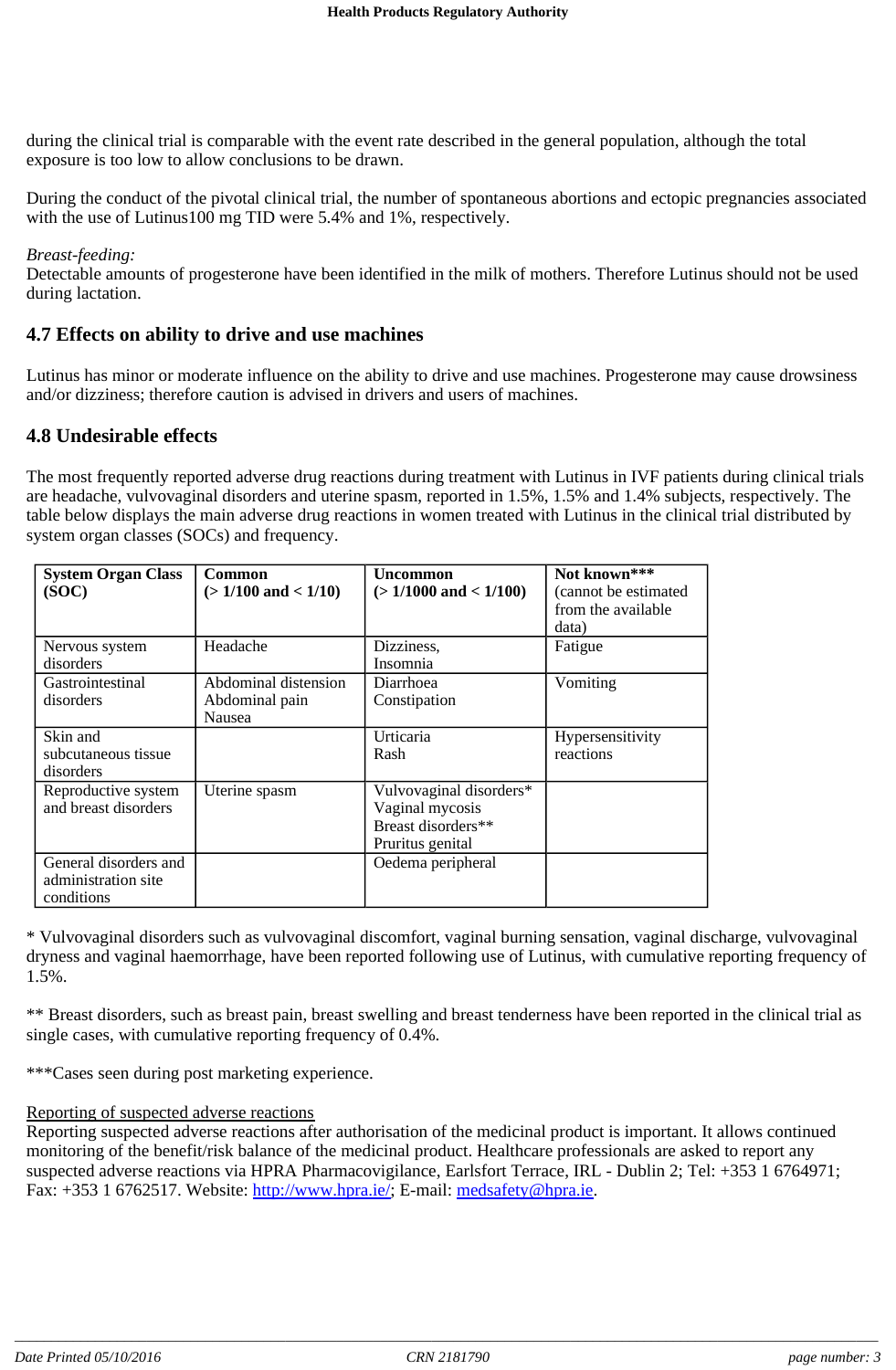### **4.9 Overdose**

High doses of progesterone may cause drowsiness.

Treatment of overdosage consists of discontinuation of Lutinus together with institution of appropriate symptomatic and supportive care.

### **5 PHARMACOLOGICAL PROPERTIES**

#### **5.1 Pharmacodynamic properties**

Pharmacotherapeutic group: Sex hormones and modulators of the genital system; Progestogens; Pregnen-(4) derivatives

ATC code: G03DA04.

#### **Mechanism of action**

Progesterone is a naturally occurring steroid that is secreted by the ovary, placenta, and adrenal gland. In the presence of adequate estrogen, progesterone transforms a proliferative endometrium into a secretory endometrium. Progesterone is necessary to increase endometrial receptivity for implantation of an embryo. Once an embryo is implanted, progesterone acts to maintain the pregnancy.

#### **Clinical efficacy and safety**

Ongoing pregnancy and live birth rates following 10-week luteal support with Lutinus 100 mg TID (N=390) in patients who had an embryo transfer in the Phase III clinical trial were 44% (95% CI 38.9; 48.9) and with 39.5% (95% CI 34.6; 44.5), respectively.

#### **5.2 Pharmacokinetic properties**

#### **Absorption**

Progesterone serum concentrations increased following the administration of the Lutinus vaginal tablets in 12 healthy premenopausal females. On day 1 of treatment, the mean C<sub>max</sub> 19.8  $\pm$  2.9 ng/mL with a T<sub>max</sub> of 17.3  $\pm$  3.0 hours after administration of Lutinus three times daily 8 hours apart.

On multiple dosing, steady state concentrations were attained within approximately 1 day after initiation of treatment with Lutinus. Trough values of  $10.9 \pm 2.7$  ng/mL were observed with an AUC<sub>0-24</sub> of  $436 \pm 43$  ng\*hr/mL on Day 5.

#### **Distribution**

Progesterone is approximately 96 % to 99 % bound to serum proteins, primarily to serum albumin and corticosteroid binding globulin.

#### **Biotransformation**

Progesterone is metabolized primarily by the liver largely to pregnanediols and pregnanolones. Pregnanediols and pregnanolones are conjugated in the liver to glucuronide and sulfate metabolites. Progesterone metabolites that are excreted in the bile may be deconjugated and may be further metabolized in the gut via reduction, dehydroxylation, and epimerization.

#### **Elimination**

Progesterone undergoes renal and biliary elimination.

Following injection of labelled progesterone, 50-60% of the excretion of metabolites occurs via the kidney; approximately 10% occurs via the bile and faeces. Overall recovery of the labelled material accounts for 70% of an administered dose. Only a small portion of unchanged progesterone is excreted in the bile.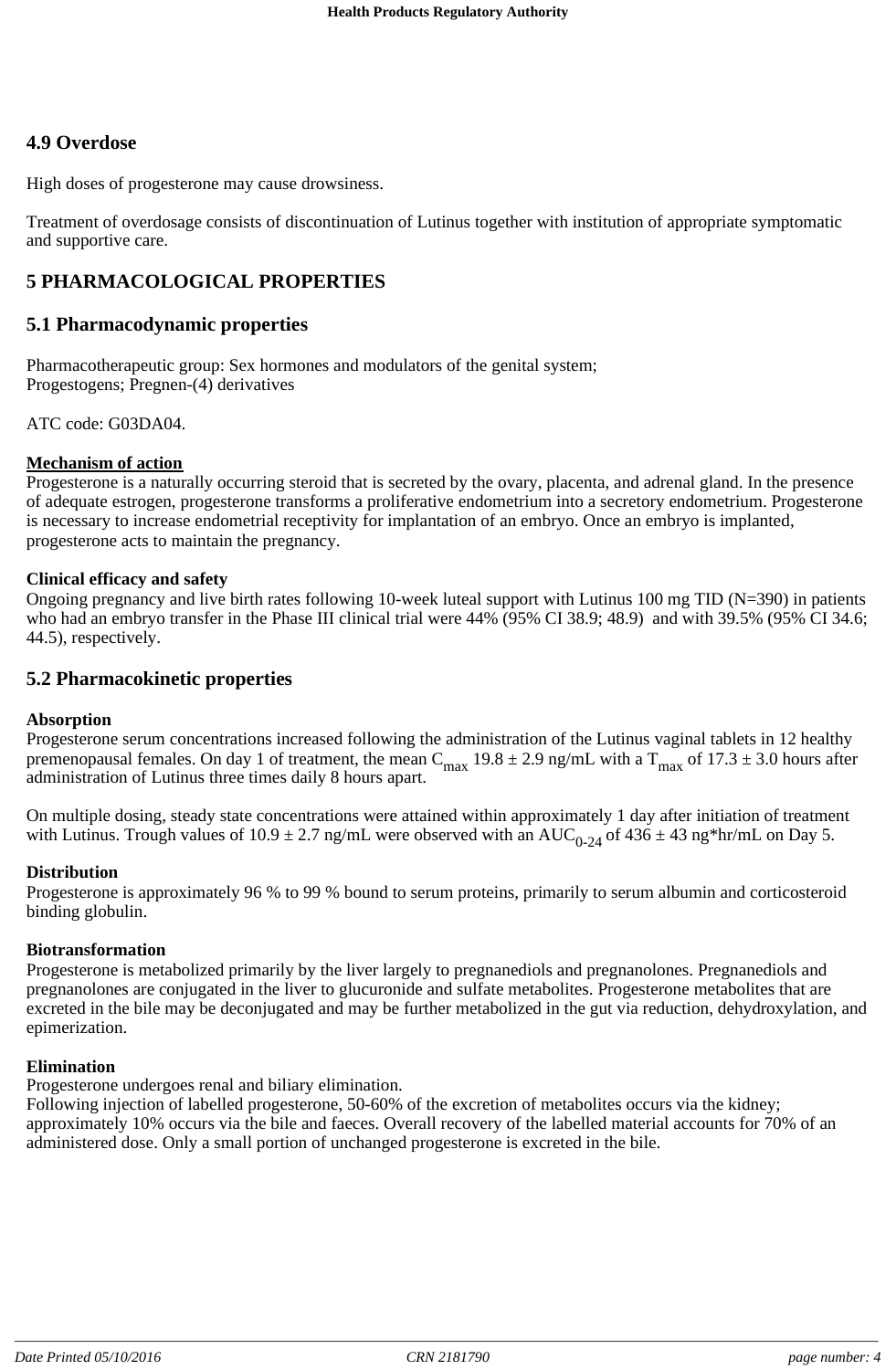## **5.3 Preclinical safety data**

Progesterone is a well known natural reproductive steroidal hormone in humans and animals, with no known toxicological effects. Therefore no toxicity studies have been performed with this progesterone vaginal dosage form, with the exception of local tolerance and skin sensitization studies.

Lutinus was found to be non-irritative for up to 90 days of twice daily vaginal administration in rabbits, and was also shown to be non-sensitising in Guinea pigs.

## **6 PHARMACEUTICAL PARTICULARS**

### **6.1 List of excipients**

Silica, hydrophobic colloidal Lactose monohydrate Pregelatinised maize starch Povidone K29/32 Adipic acid Sodium hydrogen carbonate Sodium laurilsulfate Magnesium stearate

### **6.2 Incompatibilities**

Not applicable.

### **6.3 Shelf life**

3 years.

### **6.4 Special precautions for storage**

Store in the original container in order to protect from light.

This medicinal product does not require any special temperature storage conditions.

### **6.5 Nature and contents of container**

Alu/Alu blisters of 3 vaginal tablets.

The blisters are available in cartons packed with: 21 or 90 vaginal tablets with 1 vaginal applicator.

Not all pack sizes may be marketed.

# **6.6 Special precautions for disposal and other handling**

No special requirements.